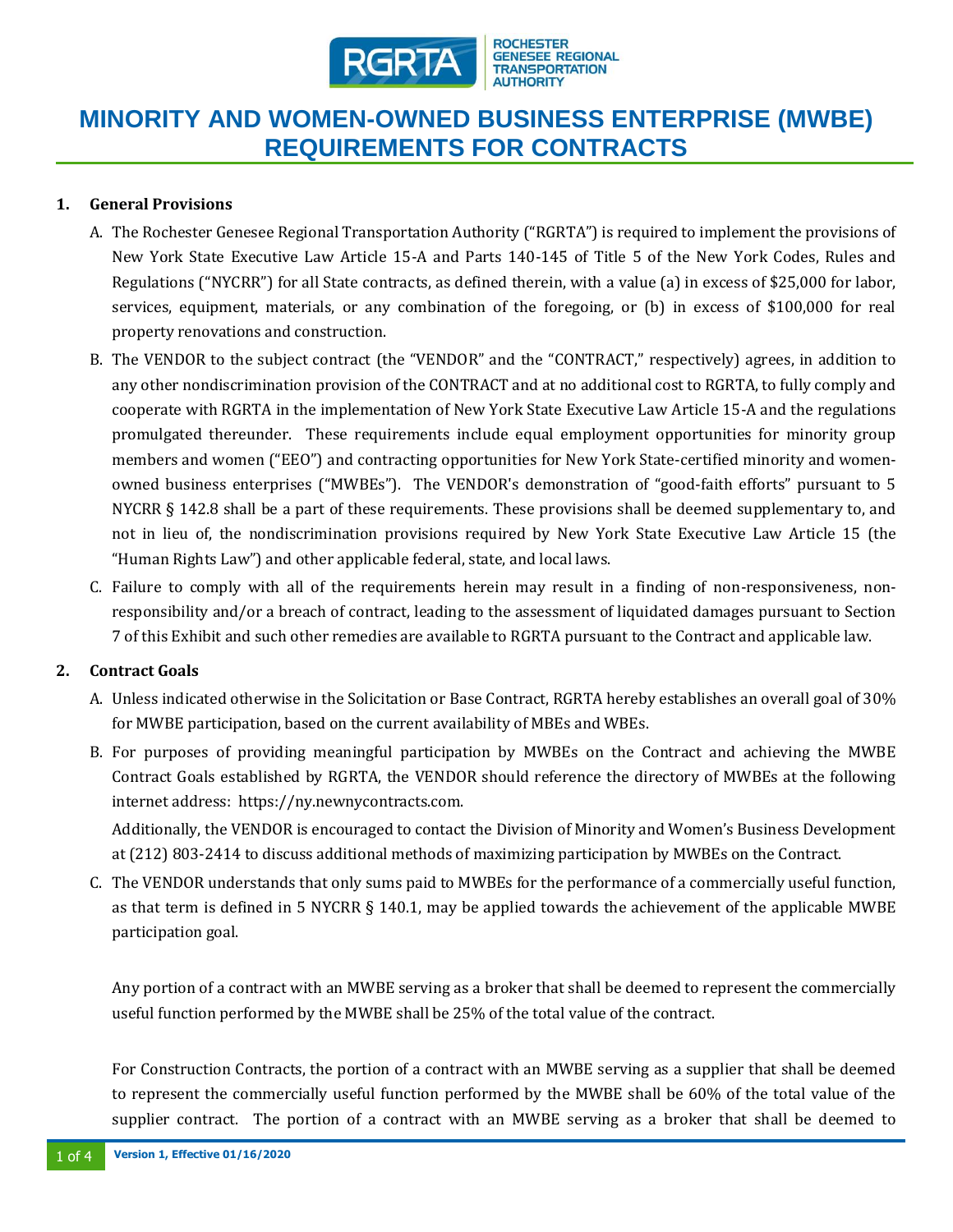

## **MINORITY AND WOMEN-OWNED BUSINESS ENTERPRISE (MWBE) REQUIREMENTS FOR CONTRACTS**

represent the commercially useful function performed by the MWBE shall be the monetary value for fees, or the markup percentage charged by the MWBE.

- D. The VENDOR must document "good-faith efforts," pursuant to 5 NYCRR § 142.8, to provide meaningful participation by MWBEs as subcontractors and suppliers in the performance of the CONTRACT. Such documentation shall include, but not necessarily be limited to:
	- a. Evidence of outreach to MWBEs;
	- b. Any responses by MWBEs to the VENDORs outreach;
	- c. Copies of advertisements for participation by MWBEs in appropriate general circulation, trade, and minority or women-oriented publications;
	- d. The dates of attendance at any pre-bid, pre-award, or other meetings, if any, scheduled by RGRTA with MWBEs; and,
	- e. Information describing specific steps undertaken by the VENDOR to reasonably structure the CONTRACT scope of work to maximize opportunities for MWBE participation

## **3. Equal Employment Opportunity ("EEO")**

- A. The provisions of Article 15-A of the Executive Law and the rules and regulations promulgated thereunder pertaining to equal employment opportunities for minority group members and women shall apply to the CONTRACT.
- B. In performing the Contract, the VENDOR shall:
	- a. Ensure that each VENDOR and subcontractor performing work on the CONTRACT shall undertake or continue existing EEO programs to ensure that minority group members and women are afforded equal employment opportunities without discrimination because of race, creed, color, national origin, sex, age, disability or marital status. For these purposes, EEO shall apply in the areas of recruitment, employment, job assignment, promotion, upgrading, demotion, transfer, layoff, or termination and rates of pay or other forms of compensation.
	- b. The VENDOR shall submit an EEO policy statement to RGRTA within seventy-two (72) hours after the date of the notice by RGRTA to award the CONTRACT to the VENDOR.
	- c. If the VENDOR, or any of its subcontractors, does not have an existing EEO policy statement, RGRTA may require the VENDOR or subcontractor to adopt a model statement (see Form – Equal Employment Opportunity Policy Statement).
	- d. The VENDOR's EEO policy statement shall include the following language:
		- i. The VENDOR will not discriminate against any employee or applicant for employment because of race, creed, color, national origin, sex, age, disability, or marital status, will undertake or continue existing EEO programs to ensure that minority group members and women are afforded equal employment opportunities without discrimination, and shall make and document its conscientious and active efforts to employ and utilize minority group members and women in its work force.
		- ii. The VENDOR shall state in all solicitations or advertisements for employees that, in the performance of the contract, all qualified applicants will be afforded equal employment opportunities without discrimination because of race, creed, color, national origin, sex, age, disability or marital status.
		- iii. The VENDOR shall request each employment agency, labor union, or authorized representative of workers with which it has a collective bargaining or other agreement or understanding, to furnish a written statement that such employment agency, labor union, or representative will not discriminate on the basis of race, creed, color, national origin, sex age, disability or marital status and that such union or representative will affirmatively cooperate in the implementation of the VENDORs obligations herein.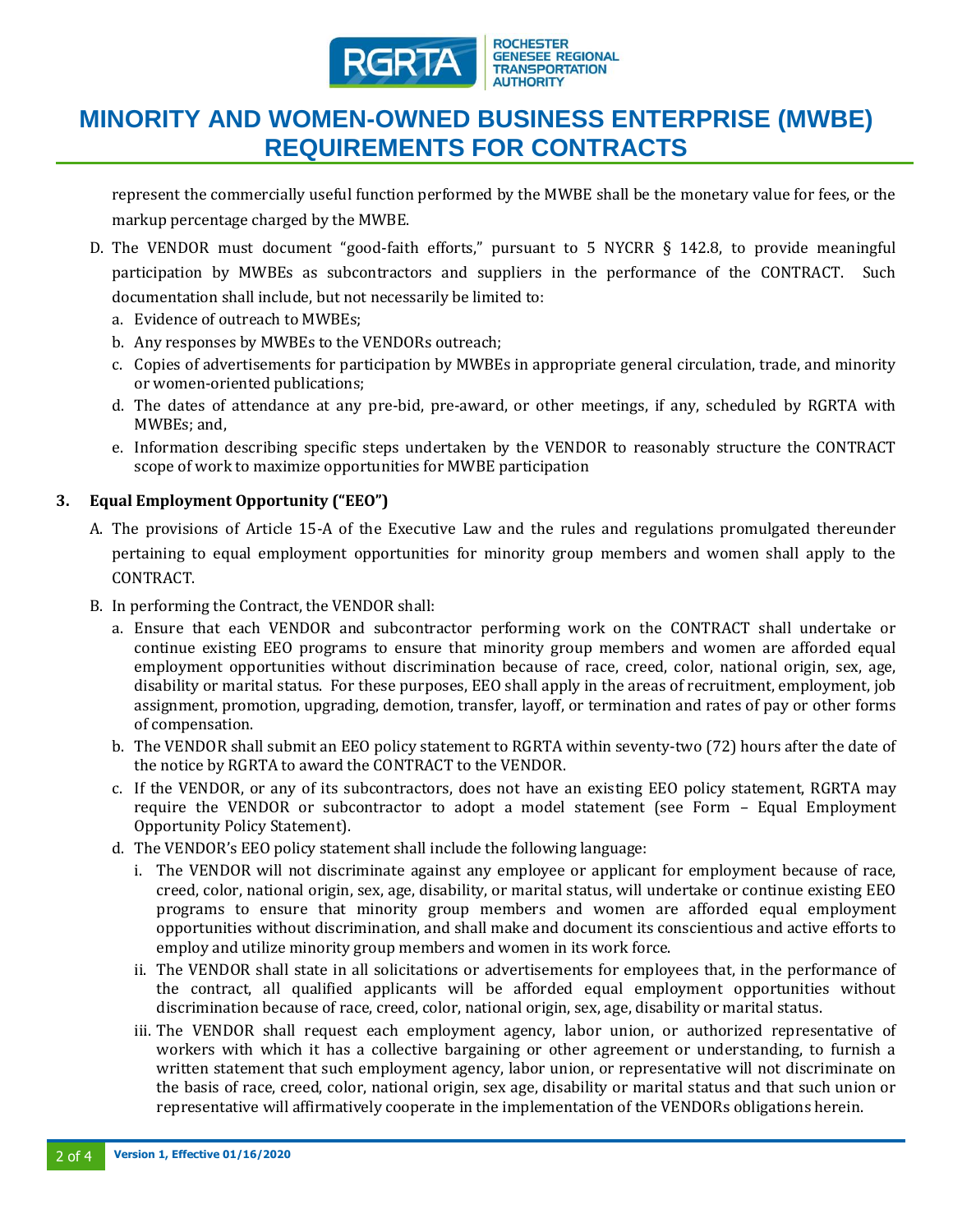

## **MINORITY AND WOMEN-OWNED BUSINESS ENTERPRISE (MWBE) REQUIREMENTS FOR CONTRACTS**

- iv. The VENDOR will include the provisions of Subdivisions (i) through (iii) of this Subsection "d" and Paragraph "D" of this Section 3, which provides for relevant provisions of the Human Rights Law, in every subcontract in such a manner that the requirements of the subdivisions will be binding upon each subcontractor as to work in connection with the CONTRACT.
- C. Workforce Utilization Report
	- a. The VENDOR shall submit a Workforce Utilization Report, and shall require each of its subcontractors to submit a Workforce Utilization Report, in such form as shall be required by RGRTA on a quarterly basis during the term of the CONTRACT.
	- b. Separate forms shall be completed by the VENDOR and any subcontractors.
	- c. Pursuant to Executive Order #162, VENDORS and subcontractors are also required to report the gross wages paid to each of their employees for the work performed by such employees on the contract on a quarterly basis.
- D. The VENDOR shall comply with the provisions of the Human Rights Law, and all other State and Federal statutory and constitutional non-discrimination provisions. The VENDOR and its subcontractors shall not discriminate against any employee or applicant for employment because of race, creed (religion), color, sex, national origin, sexual orientation, military status, age, disability, predisposing genetic characteristic, marital status or domestic violence victim status, and shall also follow the requirements of the Human Rights Law with regard to non-discrimination on the basis of prior criminal conviction and prior arrest.

#### **4. MWBE Utilization Plan**

- A. The VENDOR represents and warrants that the VENDOR has submitted an MWBE Utilization Plan, or shall submit an MWBE Utilization Plan at such time as shall be required by RGRTA, through the New York State Contract System ("NYSCS"), which can be viewed at [https://newnycontracts.com,](https://newnycontracts.com/) provided, however, that the VENDOR may arrange to provide such evidence via a non-electronic method to RGRTA, either prior to, or at the time of, the execution of the CONTRACT.
- B. The VENDOR agrees to adhere to such MWBE Utilization Plan in the performance of the CONTRACT.
- C. The VENDOR further agrees that failure to submit and/or adhere to such MWBE Utilization Plan shall constitute a material breach of the terms of the Contract. Upon the occurrence of such a material breach, RGRTA shall be entitled to any remedy provided herein, including but not limited to, a finding that the VENDOR is nonresponsive.

#### **5. Waivers**

- A. If the VENDOR, after making good-faith efforts, is unable to achieve the MWBE Contract Goals stated herein, the VENDOR may submit a request for a waiver through the NYSCS, or a non-electronic method provided by RGRTA. Such waiver request must be supported by evidence of the VENDOR's good-faith efforts to achieve the maximum feasible MWBE participation towards the applicable MWBE Contract Goals. If the documentation included with the waiver request is complete, RGRTA shall evaluate the request and issue a written notice of approval or denial within twenty (20) business days of receipt.
- B. If RGRTA, upon review of the MWBE Utilization Plan, quarterly MWBE VENDOR Compliance Reports described in Section 6, or any other relevant information, determines that the VENDOR is failing or refusing to comply with the MWBE Contract Goals, and no waiver has been issued in regards to such non-compliance, RGRTA may issue a